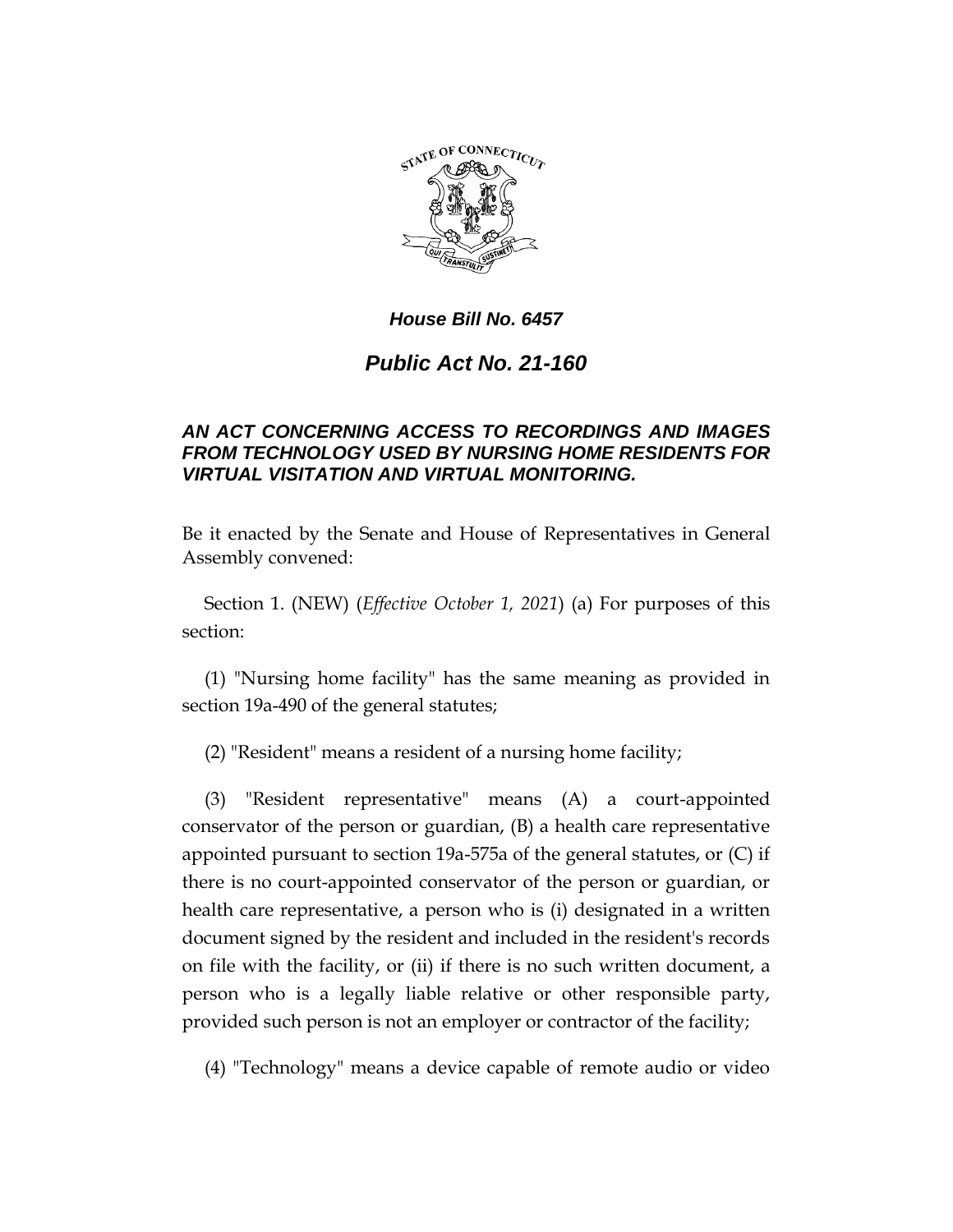#### *House Bill No. 6457*

communications, or both, that may include recording capabilities;

(5) "Virtual monitoring" means remote monitoring of a resident by a third party via technology owned and operated by the resident in the resident's room or living quarters; and

(6) "Virtual visitation" means remote visitation between a resident and family members or other persons with technology.

(b) An employee of a nursing home facility or an employee of a contractor providing services at a nursing home facility who is the subject of proposed disciplinary action by the nursing home facility based upon evidence obtained from technology used by a resident for virtual visitation or virtual monitoring shall be given access to that evidence by the nursing home facility for the purpose of defending against such action, provided the nursing home facility and the employee (1) treat any recordings or images obtained from the technology as confidential, and (2) not further disseminate any recordings or images obtained from the technology to any other person except as required under law. Any copy of a recording or image used in such disciplinary action must be returned to the resident who provided the copy when it is no longer needed for purposes of defending against a proposed action.

(c) The Office of the Long-Term Care Ombudsman, may, without consulting a nursing home facility, ask a resident about the existence of recordings or images taken from technology used for virtual visitation or virtual monitoring that could corroborate an allegation of abuse or neglect.

(d) Except as otherwise required under law, a resident or resident representative may voluntarily release recordings or images taken from technology used for virtual monitoring or virtual visitation, provided such release does not infringe on the privacy rights of any other person